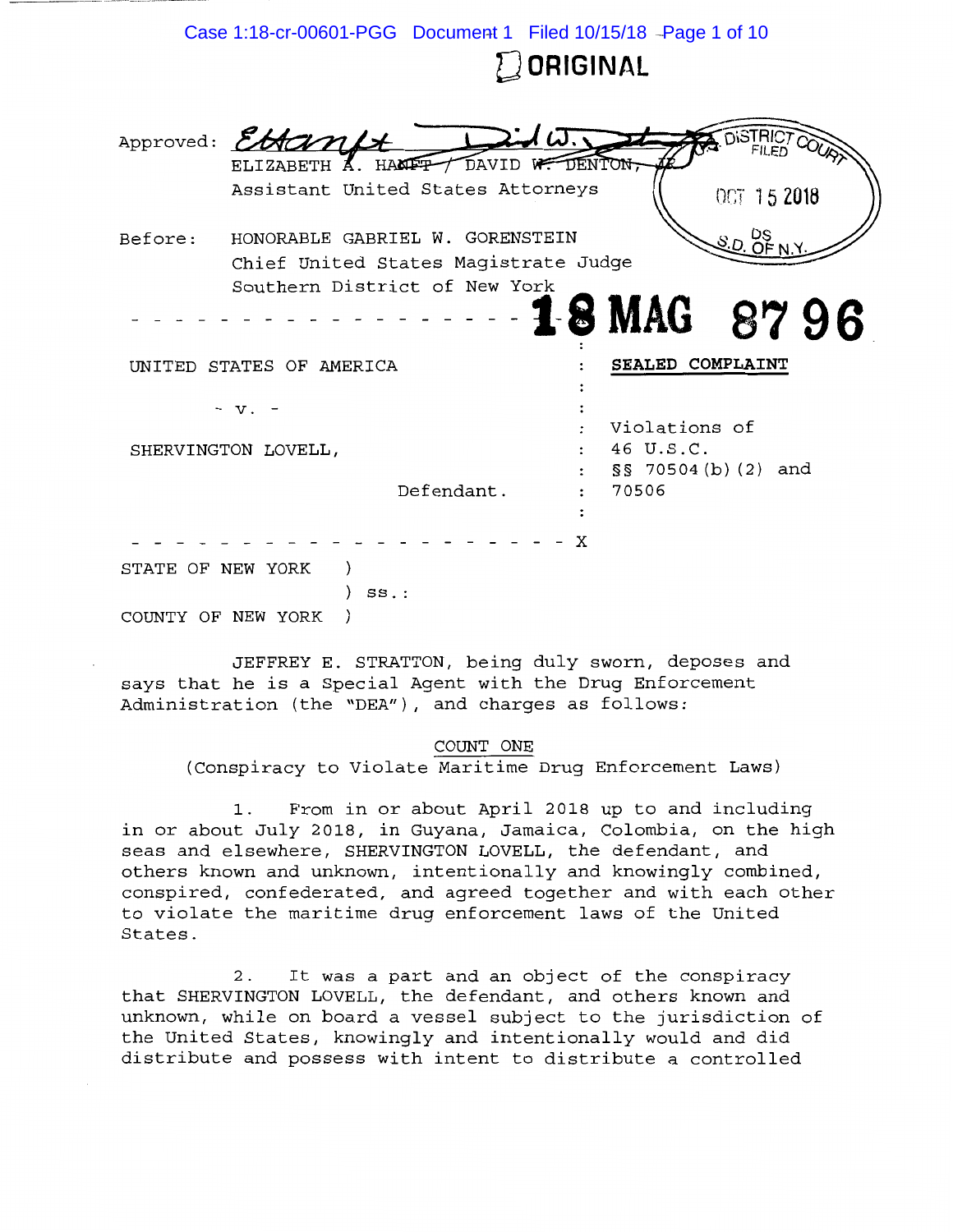substance, in violation of Title 46, United States Code, Section 70503 (a) (1).

3. The controlled substance involved in the offense was five kilograms and more of mixtures and substances containing a detectable amount of cocaine, in violation of Title 46, United States Code, Section 70506(a) and Title 21, United States Code, Section 960(b) (1) (B).

(Title 46, United States Code, Sections 70506(b) and 70504(b) (2) .)

The bases for my knowledge and the foregoing charges are, in part, as follows:

4. I have been a DEA Special Agent for approximately twenty-three years. During my time as a DEA Special Agent, I have become familiar with some of the ways in which narcotics traffickers operate, and have participated in numerous investigations involving international drug trafficking. I have been personally involved in the investigation of this matter. This affidavit is based on my communications with other law enforcement officers and other individuals, and on my review of various reports and records. Because this affidavit is being submitted for the limited purpose of establishing probable cause for the offenses cited above, it does not include all of the facts that I have learned during the course of the investigation. Where the contents of documents and the actions, statements, and conversations of others are reported herein, they are reported in substance and in part, except where otherwise indicated.

#### **Overview**

5. Between in or about April 2018 and in or about July 2018, SHERVINGTON LOVELL, the defendant, and several coconspirators met with two DEA confidential sources ("CS-1<sup>1</sup>" and *"CS-2 <sup>2</sup> , <sup>11</sup>*respectively, and together, the "CSes <sup>11</sup> ) on multiple

<sup>1</sup> CS-1 is cooperating with the DEA in exchange for payment. CS-1 has previously been convicted of a narcotics offense. Information provided by CS-1 has proven reliable and has been corroborated in part by independent evidence in this and other cases.

<sup>2</sup> CS-? is cooperating with the DEA in exchange for payment. Information provided by CS-2 has proven reliable and has been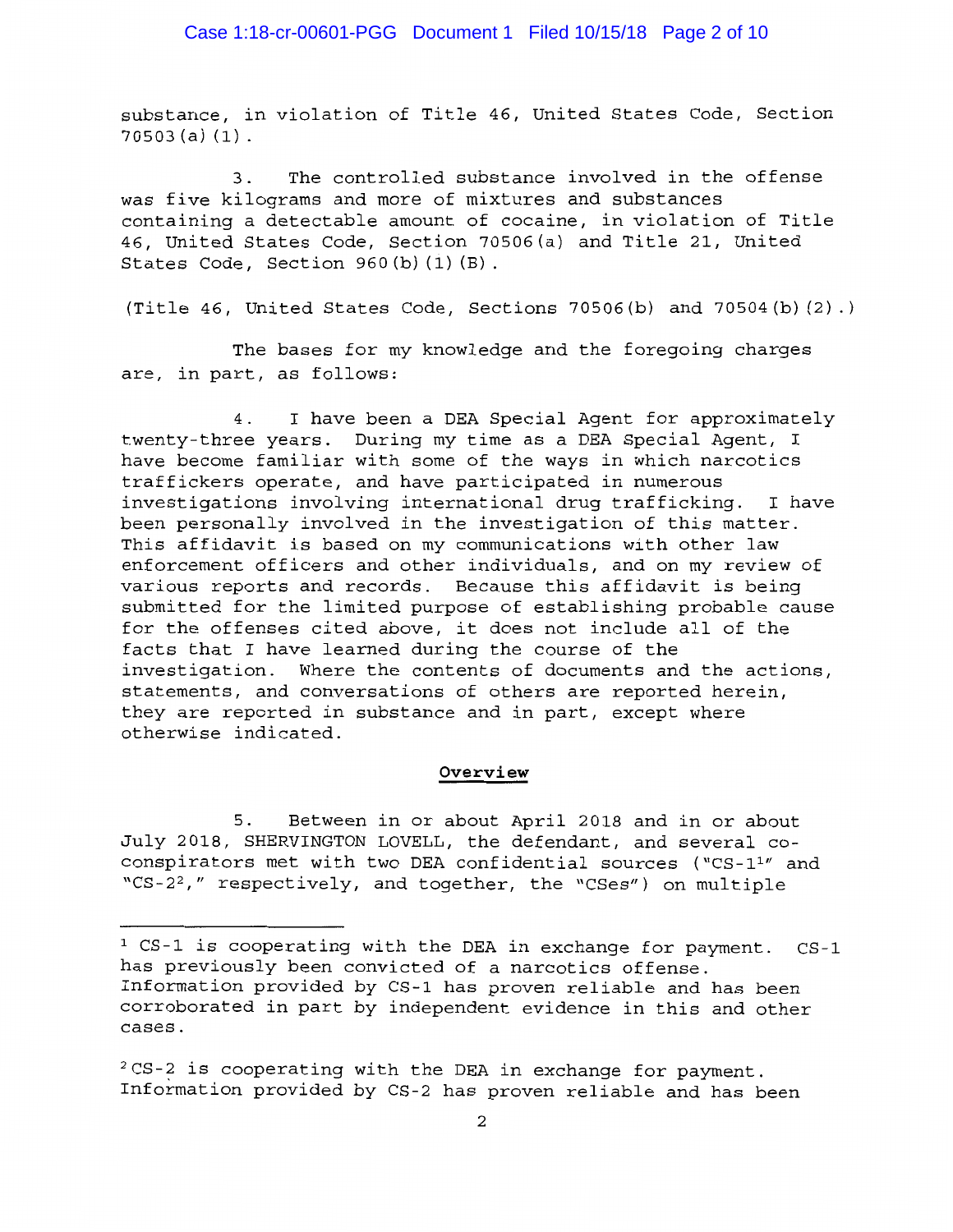occasions at various locations in South America and the Caribbean. During the course of those meetings, LOVELL and his co-conspirators arranged for the maritime shipment of a large quantity of cocaine on board a stateless vessel provided by a co-conspirator not named herein ("CC-1"). On or about July 27, 2018, United States Coast Guard ("USCG") personnel intercepted that vessel (the "Vessel") approximately 350 miles east of Diamond Valley, Barbados. The Vessel bore no indicia of nationality, and was transporting approximately 624 kilograms of cocaine.

## **The Investigation**

## The April 18 Meeting

6. On or about April 18, 2018, at the DEA's direction, the CSes met with SHERVINGTON LOVELL, the defendant, CC-1, and two additional co-conspirators not named as defendants herein ("CC-2" and "CC-3") at a hotel in Georgetown, Guyana (the "April 18 Meeting"). From my review of a DEA report prepared based on the CSes' recollections of the April 18 Meeting, which was recorded, I have learned, among other things, the following:

a. LOVELL, CC-1, CC-2, and CC-3 discussed sending a shipment of approximately 400 kilograms of cocaine to the Netherlands, for which CC-1 indicated he would provide the transportation.

b. During the April 18 Meeting, LOVELL stated that he was looking for a way to retrieve his earnings after the cocaine was sold in the Netherlands, because LOVELL had previously laundered money from the United States and Canada, but never from the Netherlands.

### The June 5 Meeting

7. On or about June 5, 2018, at the DEA's direction, the CSes again met with SHERVINGTON LOVELL, the defendant, CC-1, and CC-2 at a residence in Montego Bay, Jamaica (the "June 5 Meeting"). Based on my review of a summary translation prepared by a DEA translator of the June 5 Meeting, which was recorded, I have learned, among other things, the following:

corroborated in part by independent evidence in this and other cases.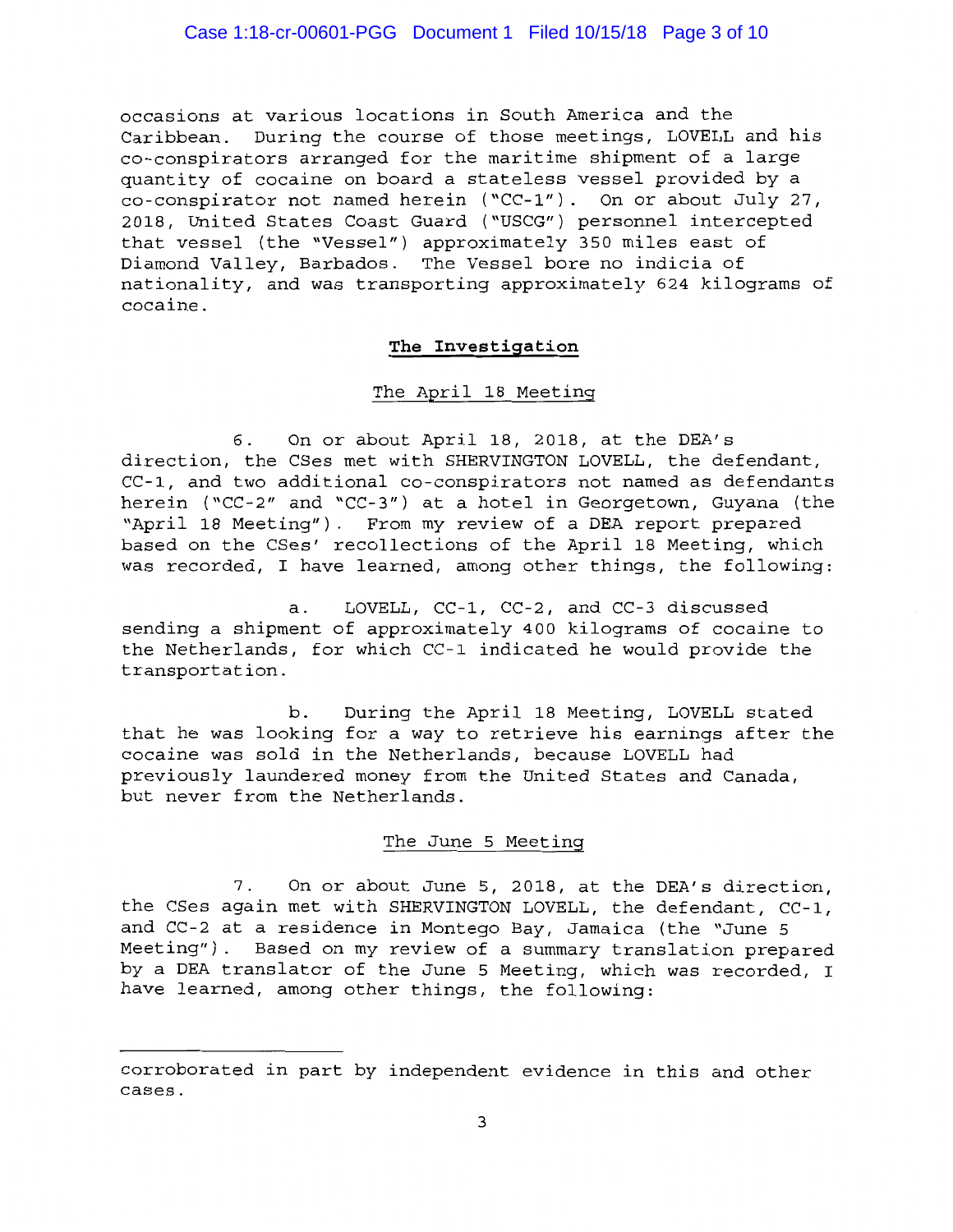### Case 1:18-cr-00601-PGG Document 1 Filed 10/15/18 Page 4 of 10

a. LOVELL, CC-1, CC-2, and the CSes again discussed sending a maritime shipment of cocaine to the Netherlands, to which all would contribute different quantities of cocaine, including the CSes, who would do so along with another co-conspirator ("CC-4").

b. CC-1 stated that the transaction would require approximately \$400,000 for transportation expenses, and LOVELL, CC-2, and the CSes all agreed to provide portions of those expenses to CC-1.

c. CC-1 stated that he would purchase three months' worth of rations for the voyage.

d. CC-1 further informed the CSes, in substance and in part, that he would be using for the shipment a vessel that he had previously used in a transaction with CC-4.

e. CC-2 stated that he had a boat (the "Boat") equipped with a hidden compartment for storing two thousand kilograms of cocaine. From my review of a DEA report prepared based on the CSes' recollections of the June 5 Meeting, I have learned that CC-l's vessel would deliver the cocaine to the Boat off the coast of Ireland, for further transport to the Netherlands.

### The June 23 Meeting

8. On or about June 23, 2018, at the DEA's direction, CS-2 and two additional DEA confidential sources ("CS-3 <sup>3</sup> " and "CS-44 ") met with CC-1 in Georgetown, Guyana (the "June 23 Meeting"). From my review of a DEA report prepared based on the recollections of CS-2, CS-3, and CS-4 of the June 23 Meeting, which was recorded, I have learned, among other things, the following:

<sup>3</sup> CS-3 is cooperating with the DEA in exchange for payment. Information provided by CS-3 has proven reliable and has been corroborated in part by independent evidence in this and other cases.

<sup>4</sup> CS-4 is cooperating with the DEA in exchange for payment. Information provided by CS-4 has proven reliable and has been corroborated in part by independent evidence in this and other cases.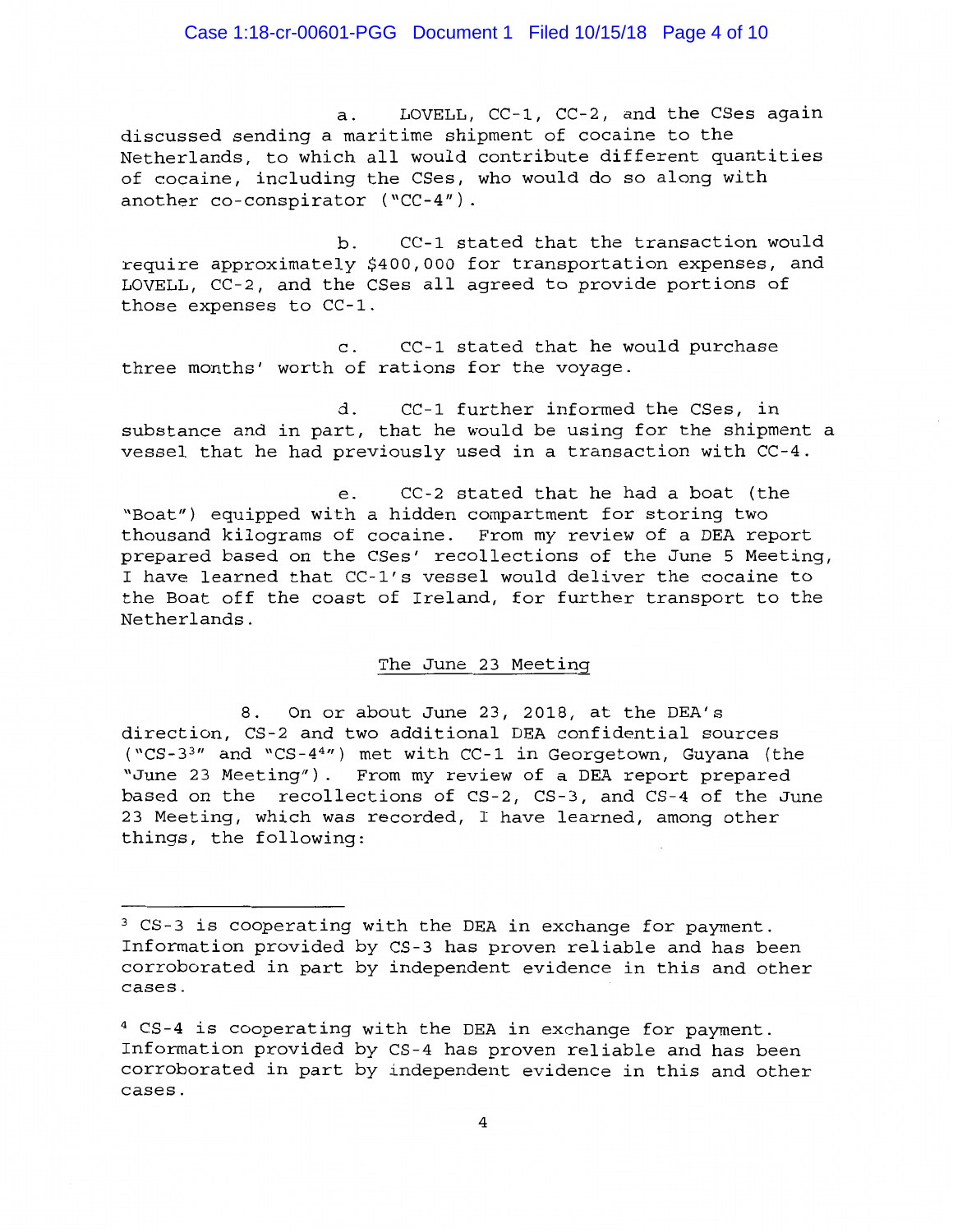a. During the June 23 Meeting, CC-1 provided CS-3 with coordinates at which the CSes' boat should meet CC-l's vessel (the "Transfer Location").

b. CC-1 further informed CS-2, CS-3, and CS-4 that, before his vessel met the CSes' boat, the vessel would be loaded with cocaine from SHERVINGTON LOVELL, the defendant, and  $CC-2$ .

c. CC-1 and the CSes agreed to communicate via radio at particular frequencies, using "pesca" as a code word.

### The July 5 Meeting

9. On or about July 5, 2018, at the DEA's direction, the CSes again met with CC-1, and subsequently met with SHERVINGTON LOVELL, the defendant, and CC-2, in Georgetown, Guyana (the "July 5 Meeting"). From my review of a DEA report prepared based on the CSes' recollections of the July 5 Meeting, which was recorded, I have learned, among other things, the following:

a. approximately \$100,000, as well as 25 kilograms of cocaine, in return for the shipment of cocaine. The CSes provided CC-1 with approximately \$45,600 in cash. The CSes agreed to pay CC-1

b. The CSes informed CC-1 that 100 kilograms of the cocaine shipment belonged to CC-4.

c. CC-1 confirmed that his vessel would meet the CSes' boat at the Transfer Location, and informed the CSes that CC-l's vessel would meet the CSes' boat on July 25, 2018.

d. The CSes and CC-1 then met with LOVELL and CC-2 in a hotel room, during which the following occurred, in substance and in part:

i. LOVELL stated that he had paid \$100,000 to CC-1 for the upcoming cocaine shipment.

ii. CC-2 stated that he had approximately \$135,000 available to pay CC-1.

iii. CC-1 stated that his vessel would meet a boat carrying LOVELL's and CC-2's cocaine approximately 300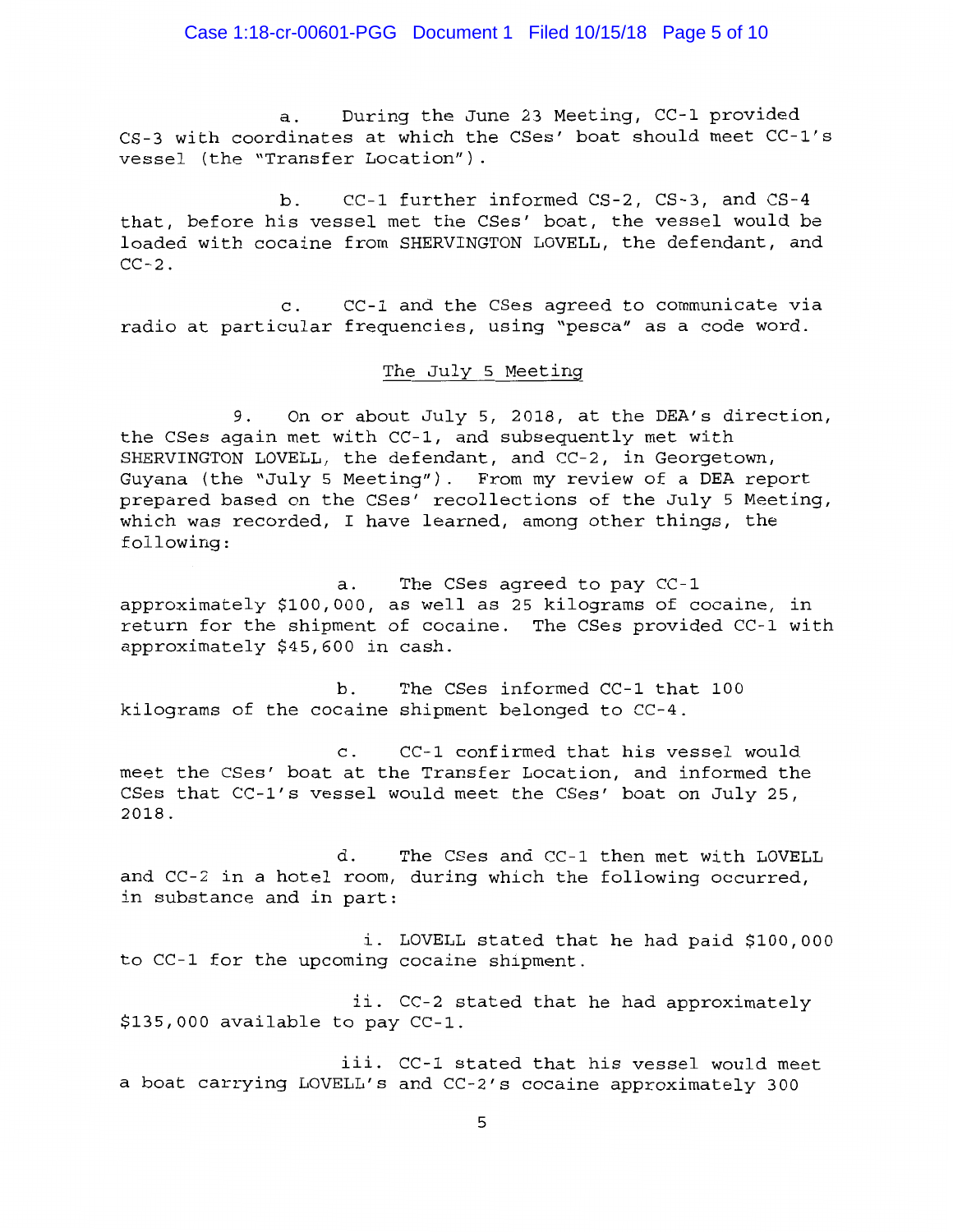miles off the coast of Guyana and Suriname, and would then continue to the Transfer Location on July 25, 2018.

iv. CC-1 stated that the captain of the vessel was from Venezuela.

v. CC-1 informed the CSes, LOVELL, and CC-2 that it would take approximately 12 to 15 days for the vessel to reach the Azores Islands, where the cocaine would be transferred to a fishing vessel (which the CSes believed referred to the Boat, see supra at 17(e)) arranged by CC-2 and  $CC-3$ .

vi. CC-2 stated that it would take seven to ten days for the fishing vessel to arrive in the Netherlands after receiving the cocaine.

vii. CC-2 also showed a photograph of the uniform of the fishing company that would be retrieving the cocaine shipment.

## The July 16, 2018 Meeting

10. On or about July 16, 2018, at the DEA's direction, the CSes met with CC-4, and subsequently other individuals, in Bogota, Colombia (the "July 16 Meeting"). From my review of a DEA report prepared based on the CSes' recollections of the July 16 Meeting, which was recorded, I have learned, among other things, the following:

a. CS-1 described the upcoming maritime drug shipment that CC-4, the CSes, SHERVINGTON LOVELL, the defendant, and CC-2 were planning, explaining that the CSes and CC-4 had invested a total of 650 kilograms of cocaine, of which 100 kilograms belonged to CC-4.

b. CS-1 related CS-l's understanding that CC-4 had already provided approximately \$295,000 in payment for the venture. CC-4 confirmed that the money provided to CS-1 for the upcoming venture belonged to CC-4 and had been laundered from South Africa.

c. CS-1 described that on July 25, 2018, the vessel belonging to CC-1 would retrieve cocaine from CS-1 and CC-4 approximately 500 miles from Trinidad and Tobago, and would drop off that cocaine between the Azores Islands and Ireland.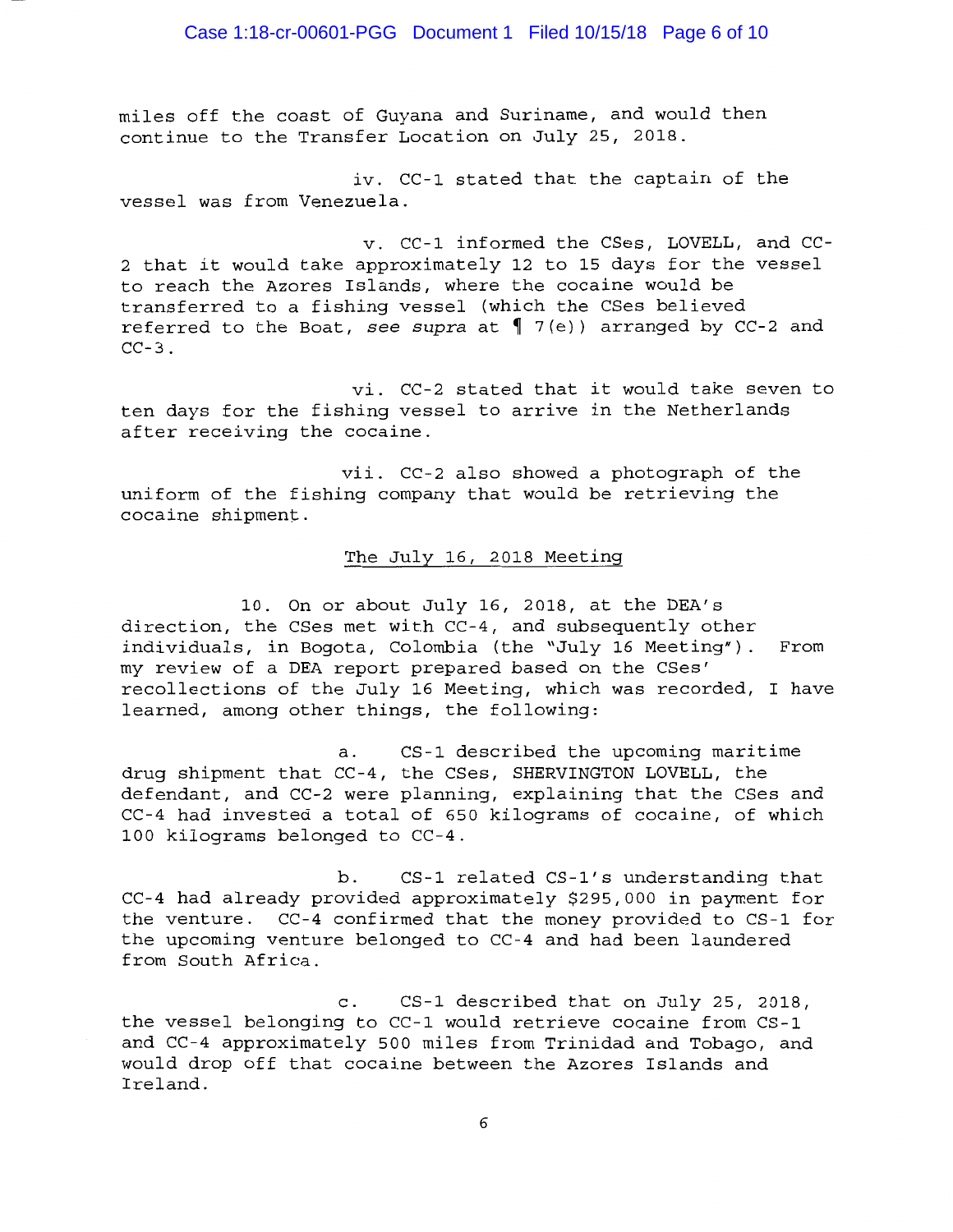d. CC-4 stated that the area suggested near the Azores Islands might have airplanes that surveil boats, and explained that, should CC-1 have any problem with the receipt of cocaine in that area, CC-4 could receive cocaine in Bir Gandouz, on the coast of Western Sahara, with the assistance of the "Tuaregs."

e. After CS-1 showed a photograph of CC-1' s vessel, which CC-1 had previously provided to CS-1 (the "Photograph"), to CC-4, CC-4 noted that the same vessel had been used in previous cocaine shipments that CC-4 had received from  $CC-1$ .

f. An associate of CC-4 who later joined the meeting ("CC-5") provided \$50,000 to an individual ("CC-6") whom CC-1 identified to CS-2 as CC-l's wife. The CSes, along with CC-4, subsequently contacted CC-1, to confirm that the money had been provided to CC-1 via CC-6.

g. CC-4 informed CC-5, in substance and in part, that the money was being used for the upcoming maritime project.

### The July 18 Message

11. On or about July 18, 2018, CC-2 sent an encrypted text message to CS-1, stating: "Ok he told me the bus departs tomorrow and I'm meeting with him on Saturday." Based on the context of his prior communications with CC-2, CS-1 understood the "bus" to refer to the departure of CC-l's vessel carrying cocaine for SHERVINGTON LOVELL, the defendant, and CC-2.

# The July 27 Interdiction

12. Based on my participation in this investigation, my conversations with USCG personnel and other law enforcement agents, and my review of documents obtained during the investigation, I have learned, among other things, the following:

a. On or about July 27, 2018, two U.S. Coast Guard cutters (the "Cutters") operating in international waters approximately 350 nautical miles east of Diamond Valley, Barbados, at a location in the vicinity of the Transfer Location, and more than 12 nautical miles from the coast of any country, detected a small, low-profile vessel, approximately 80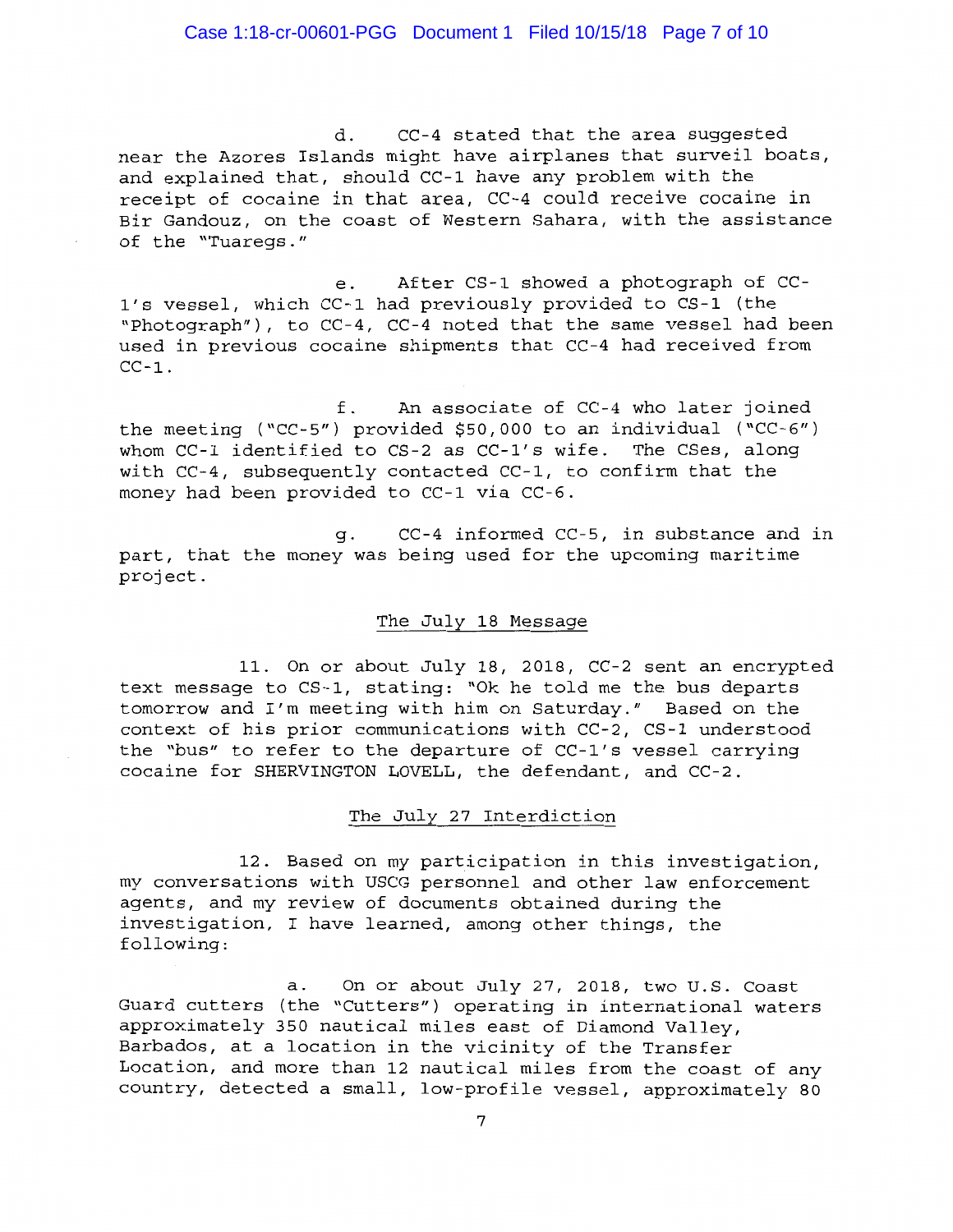feet in length (that is, the Vessel) that appeared to be displaying no indicia of nationality, by flag or otherwise.

i. USCG personnel intercepted communications over a particular radio frequency in which at least one of the speakers used the word "pesca." *See supra* at  $\left( \begin{array}{cc} 8 & c \end{array} \right)$  (discussing the use of "pesca" as a code word).

ii. Based on my training, experience, and participation in this investigation, including my comparison of a photograph of the Vessel taken by USCG personnel with the Photograph, see supra at  $\int$  10(e), it appears that the Vessel is the same vessel of which CC-1 had provided a photograph to CS-1, and that CS-1 had then shown to CC-4.

13. The Cutters deployed USCG personnel, who approached and subsequently boarded the Vessel (the "Boarding Team"). The Boarding Team inspected the Vessel and found no documents or indicia of the Vessel's nationality on board.

14. A passenger on board the Vessel identified himself as the "master" of the Vessel ("Passenger-1"). Passenger-1 was later identified as a Venezuelan national, as CC-1 had informed the CSes at the July 5 Meeting, *see supra* at  $\int$  9(a) (iv), the vessel's captain would be.

15. The Boarding Team also found what appeared, based on their training and experience, to be (i) an excessive quantity of fuel on board the Vessel; and (ii) an excessive supply of rations, which they believed, based on their training and experience, indicated that the passengers on the Vessel were intending to supply other vessels with additional fuel and rations.

16. Members of the Boarding Team observed mattresses in the crew berthing area of the Vessel. Below the mattresses and the wooden planks beneath those mattresses, the Boarding Team located bales, or large bundles (the "Bales"), wrapped in green and clear plastic and packed in duffel bags (the "Duffel Bags") that appeared, based on their training and experience, to contain narcotics.

17. Two samples from the Bales field-tested positive for the presence of cocaine.

18. The Boarding Team recovered approximately 16 large duffel bags from the Vessel, each of which contained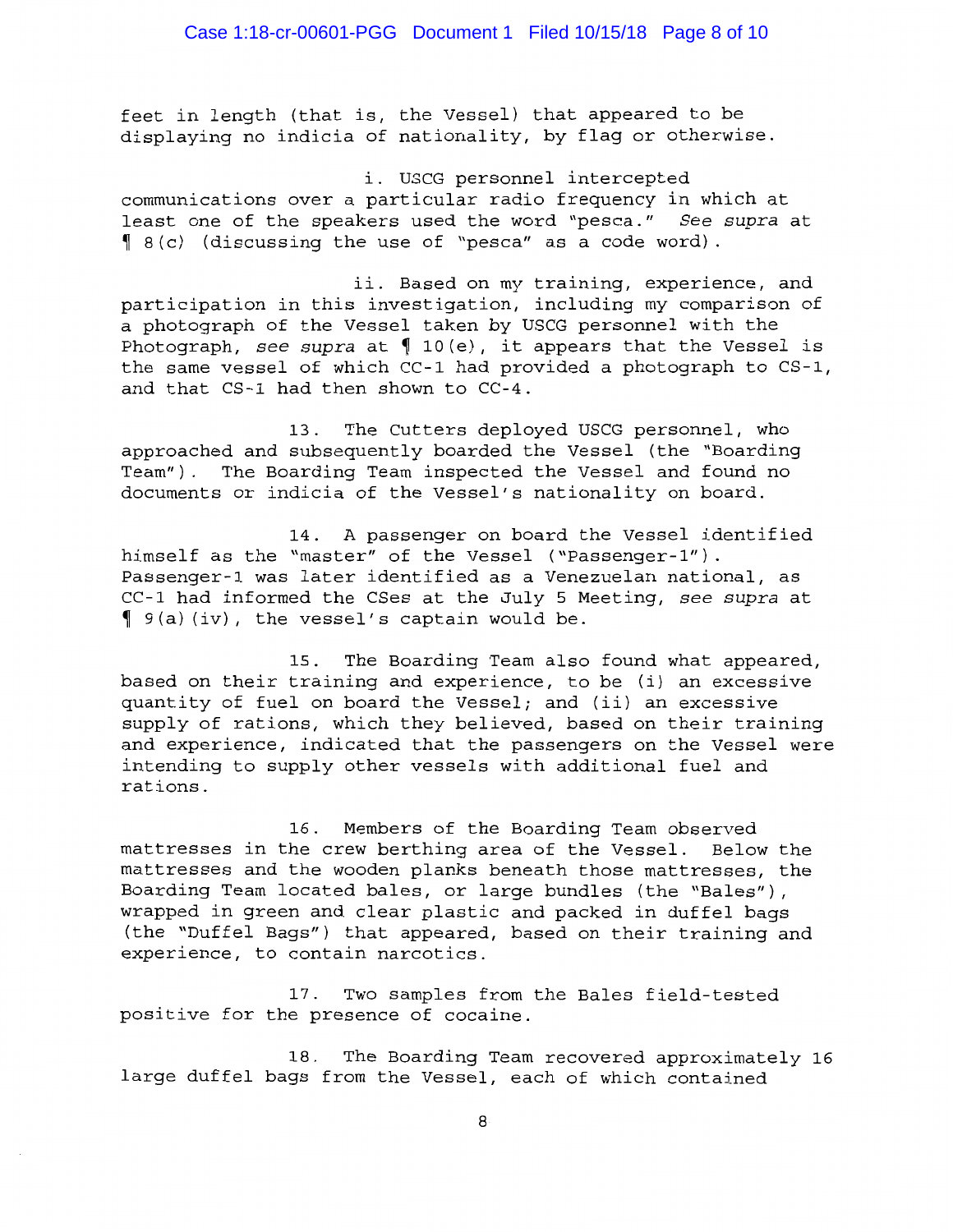Bales. In total, the contents of the Bales weighed approximately 624 kilograms.

19. The Boarding Team also recovered a magazine containing approximately 30 rounds of ammunition.

# The August 10 Meeting

20. On or about August 10, 2018, at the DEA's direction, the CSes met with CC-4 in Medellin, Colombia (the "August 10 Meeting"). From my review of a DEA report prepared based on the CSes' recollections of the August 10 Meeting, which was recorded, I have learned, in substance and in part, that, during the August 10 Meeting, the CSes and CC-4 discussed, in substance and in part, that, as a result of the Vessel's interdiction, CC-1 owed the CSes and CC-4 \$260,000.

21. Based on the foregoing -- including, among other things, the timing and location of the Vessel's interdiction, the Vessel's captain's nationality, the Vessel's appearance, and the substance of the CSes' August 10, 2018 meeting with CC-4 - it appears that the Vessel contained a portion of the maritime cocaine shipment planned by SHERVINGTON LOVELL, the defendant, CC-1, CC-2, CC-4, and the CSes. Specifically, the Bales appear to have constituted the portion of the cocaine contributed by LOVELL and CC-2 prior to the anticipated loading of additional cocaine supplied by the CSes and CC-4.

WHEREFORE, I respectfully request that a warrant be issued for the arrest of SHERVINGTON LOVELL, the defendant, and that he be imprisoned or bailed, as the case may be.